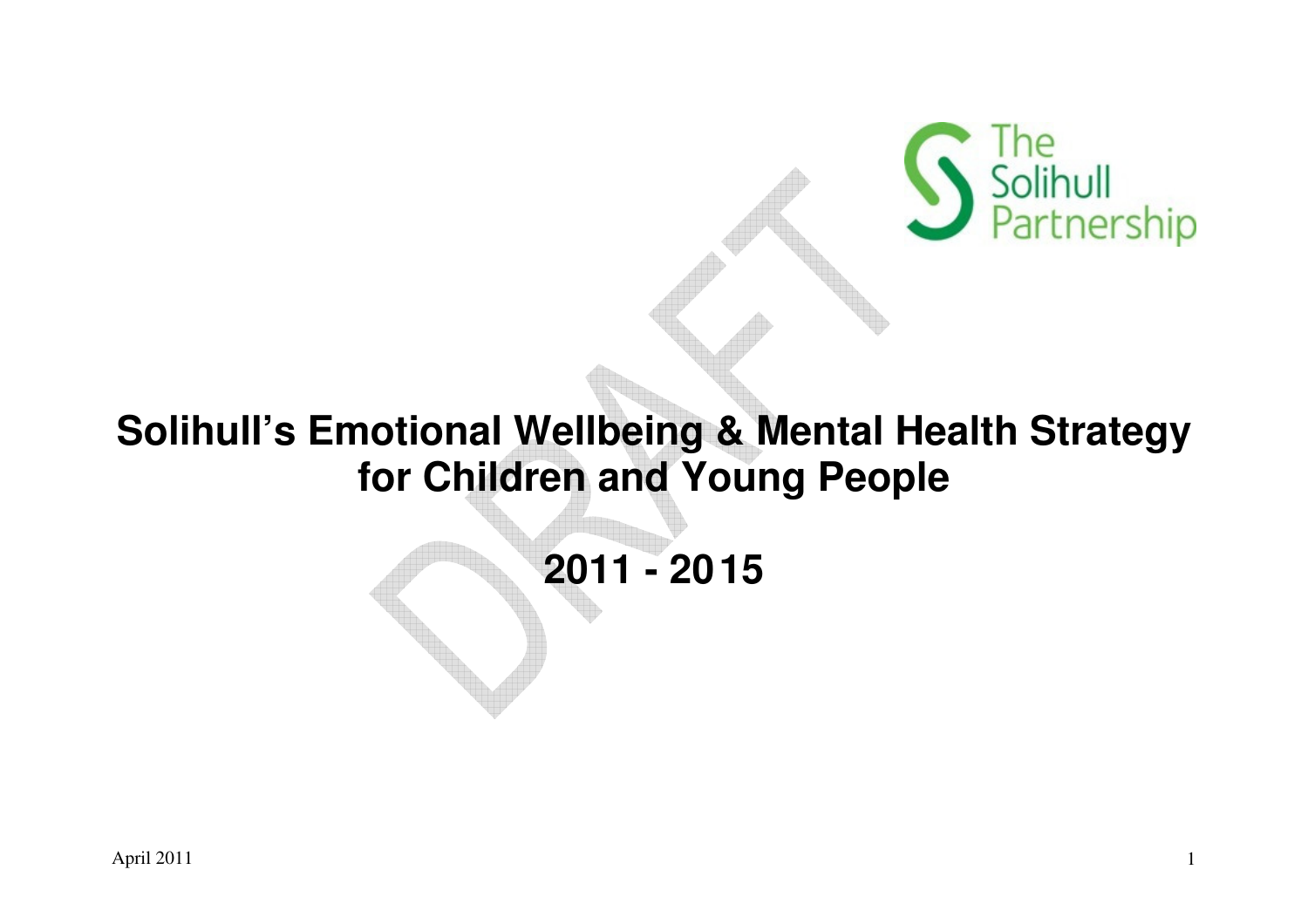# **Section 1: Introduction and Background**

#### **1.1. Introduction**

Good mental health and emotional wellbeing is fundamental to all our lives and to the communities where we live. It underpins everything we do; how we think, feel, act and behave.

For most children and young people it is their parents and carers who have a central role in supporting their mental health. There are, however, a range of factors which are associated with poor emotional health and wellbeing and when a number of these factors come together in the lives of the most vulnerable children and young people the risks of them experiencing poor outcomes are significantly increased. Where these difficulties are picked up quickly and services intervene early these risks are reduced enabling children and young people to thrive.

#### **1.2. What do we mean by emotional wellbeing and mental health?**

How we think and feel about ourselves, and our lives, affects how we behave and how well we cope with everyday situations and when times are tough. It affects our ability to make the most of the opportunities that come our way and play a full part in our family, workplace, community and among friends. It's also closely linked with our physical health.

Whether you call it well-being, emotional welfare or mental health, it's key to living a fulfilling life. Multiple social, psychological, and biological factors determine the level of mental health of a person at any point of time. Being mentally healthy doesn't just mean that you don't have a mental health problem or that you feel happy all of the time. Mental health includes positive emotions, the worries we all experience as part of everyday life and more serious, long-term conditions. Everyday worries are, of course, completely normal and it is only when, for internal or external reasons, the individual is not able to cope with these worries that they can become a mental health issue.

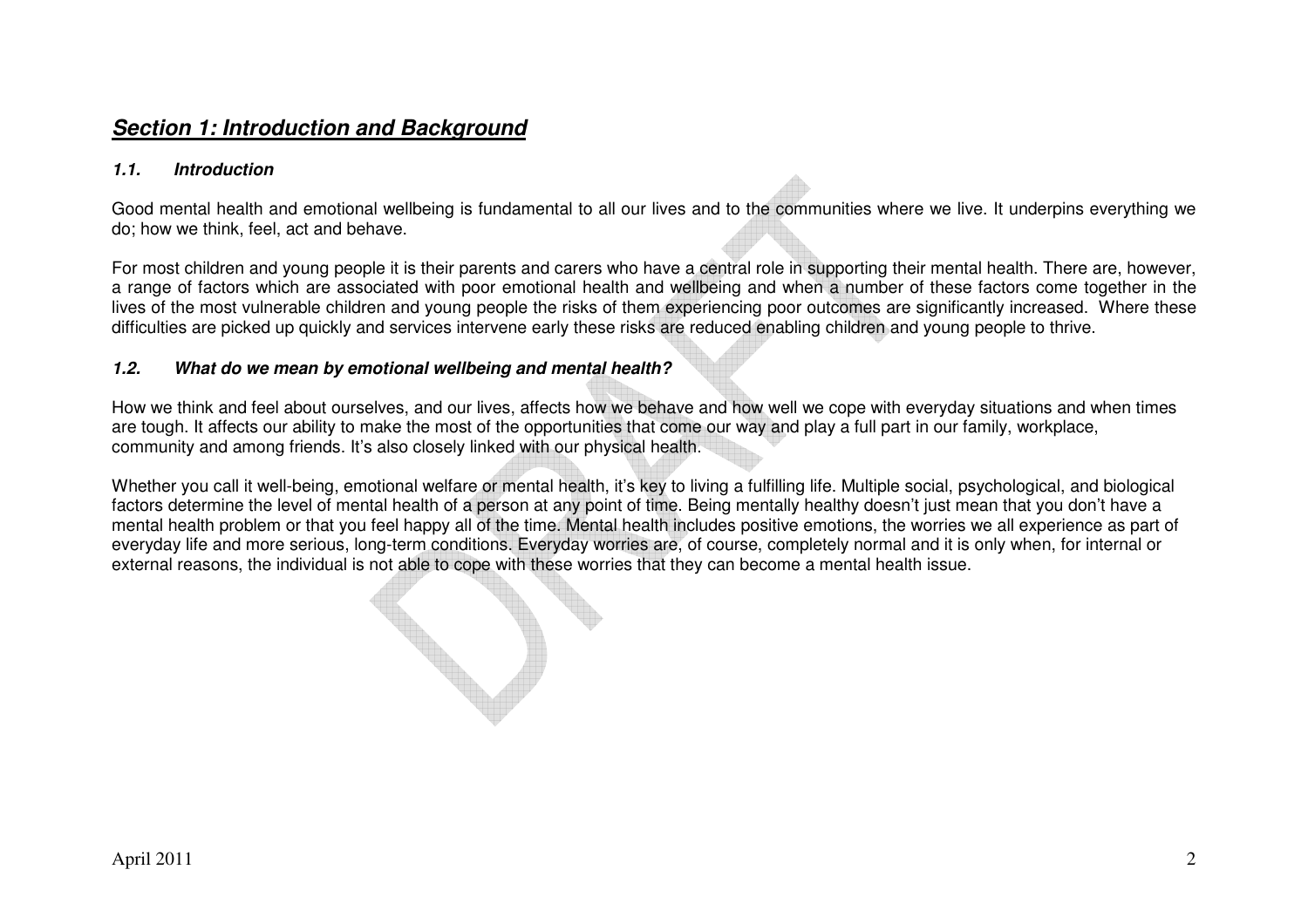#### **1.3. Why is change needed?**

We have a much better understanding of the importance of emotional wellbeing and mental health now than we did in previous years and this has enabled us to improve our predictions about the local needs within Solihull and how these needs will alter as the population changes.

All this helps us to better plan for the skills, services and support that will be required now and in the future to ensure that we are able to provide the best opportunities and support to young people to achieve their full potential and lead fulfilled lives.

We also know, however, that there are a lot of short-comings (gaps) in the current systems of support which result in children and young people and their families failing to receive the right support at the right time from people with the right skills. We want to ensure that the money we spend currently on meeting the emotional wellbeing and mental health needs of children and young people is spent on those services that will make a real difference to their lives and improve their health and wellbeing outcomes.

The challenges are enormous but if we get it right the rewards of meeting these challenges are great.

#### **1.4. How many people are likely to be affected?**

- At least one in four of us will experience mental ill health at some point in our life<sup>1</sup> and around half of people with lifetime mental ill health experience their first symptoms by the age of  $14^2$ ; 75% are present before the age of  $25^3$ .
- One in ten children aged between 5 and 16 years has a mental ill health and many continue to have mental health problems into adulthood $4<sup>4</sup>$ .
- 95% of young offenders have a diagnosis of at least one mental illness.
- Suicide is the third biggest cause of death in young people.
- In a young person's life the transition from child to adult services is a risky time.

By promoting good mental health and intervening early we can help prevent mental illness from developing and reduce the negative impacts of it when it does. The outcomes that we expect to achieve by improving emotional health and well-being services include:

<sup>&</sup>lt;sup>1</sup> McManus s, Meltzer h, Brugha T et al. (2009) Adult Psychiatric Morbidity in England, 2007: Results of a household survey. leeds: nhs Information centre for health and social care<br><sup>2</sup> Kim-cohen J. caspi A. Moffitt T et

lifetime prevalence and age-of-onset distributions of dsM-Iv disorders in the national comorbidity survey Replication. Archives of General Psychiatry 62: 593–602.<br><sup>3</sup> Kessler R and Wang P (2007) The descriptive epidemiolog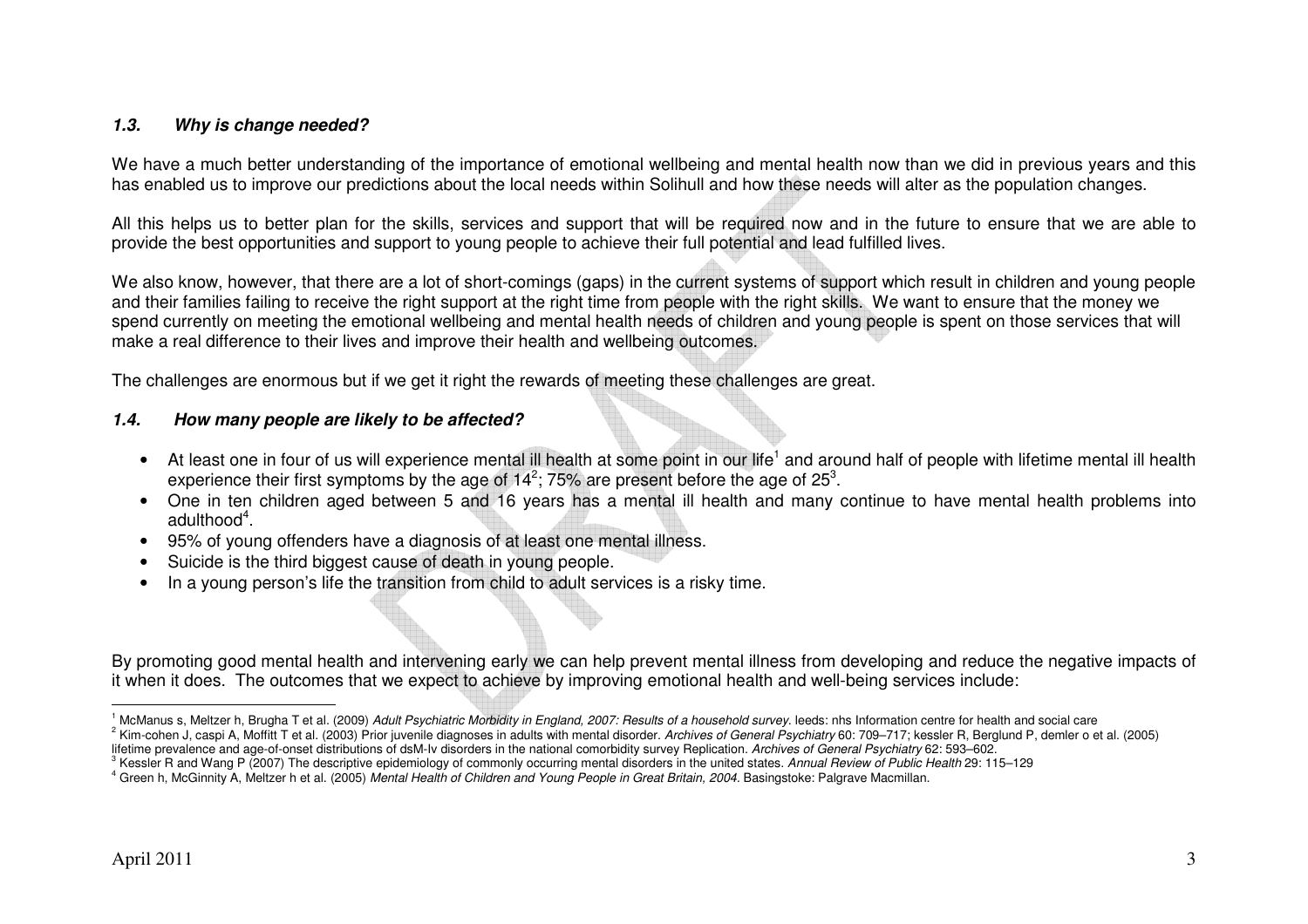- improved physical health and life expectancy
- better educational achievement
- increased skills
- reduced health risk behaviours such as smoking and alcohol and drug misuse
- reduced risk of mental ill health and suicide
- improved employment rates and productivity
- reduced anti-social behaviour and criminality
- higher levels of social interaction and participation.

# **1.5. How do we know what we need to do?**

There is an increasing body of evidence and research findings which are being used to inform National and Local Policy in the development of emotional wellbeing and mental health services and outcomes. A high-level review of the latest evidence on what works in improving emotional wellbeing and mental health – and how it applies to services in Solihull - is currently being undertaken by Solihull PCT. Key national strategies, White Papers and NICE guidance include:

**The White Paper 'Healthy Lives, Healthy People: Our Strategy for public health in England'**<sup>5</sup> outlines the Government's commitment to protecting the population from serious health threats; helping people live longer, healthier and more fulfilling lives; and improving the health of the poorest, fastest. The strategy's theme is that mental health is everyone's business, whether employers, education, third sector or criminal justice and it takes a life course approach covering children and young people, adults to older people, in order to:

- improve the mental health and wellbeing of the population and keep people well, and
- •improve outcomes for people with mental ill health through high quality services that are equally accessible to all.

A key aim of the White Paper is to shift the focus of services towards **promotion** of mental health, **prevention** of mental illness and **earlyidentification** and **intervention** as soon as mental illness arises.

**No health without mental health – A cross-government mental health outcomes strategy for people of all ages<sup>6</sup>** specifically makes mental health a priority for Public Health England (the new national public health service). It prioritises early intervention across all ages, takes a life course approach and challenges stigma.

 $<sup>5</sup>$  30 November 2010</sup>

 $6$  (February 2011)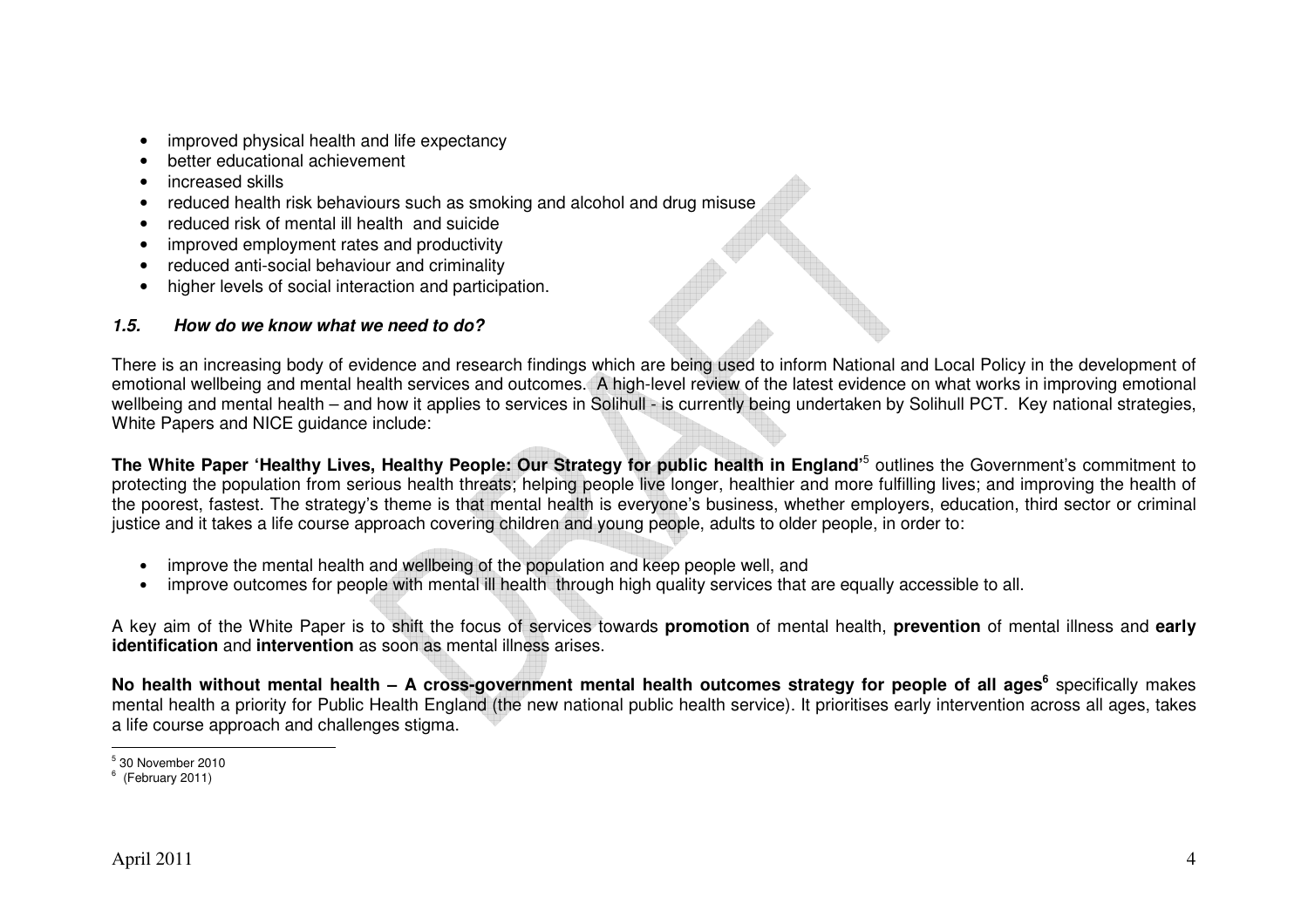A priority objective within the **Marmot Review**<sup>7</sup> is to reduce inequalities in the early development of physical and emotional health, and cognitive, linguistic, and social skills. This review advocates the need to build the resilience and well-being of young children across the social gradient as at present the lower a person's social position, the worse his or her health. According to the review giving every child the best start in life is crucial to reducing health inequalities across the life course.

## **1.6. What do we want the strategy to do?**

The overarching purpose of this strategy is to understand and improve the emotional wellbeing and mental health outcomes for children and young people. This strategy will be used as an integral part of both Solihull Metropolitan Borough Council and Solihull Primary Care Trust's decision making and planning processes and will be considered alongside other strategies such as:

- The Young Carers Strategy
- The Mental Health Strategy
- The Learning Disability Strategy
- The Alcohol Harm Reduction Strategy
- Action Against Poverty Strategy
- Suicide Prevention Strategy
- Anti-Bullying Strategy
- Sexual Exploitation?

This strategy has been developed by a partnership which includes representatives from Solihull Council, Solihull Primary Care Trust and General Practitioner Commissioning and incorporates the key themes and priorities identified at a stakeholder consultation event and wider consultation with children and young people. It describes how we will develop our services over the next 4 years based upon an assessment of local needs and government and local policy. This strategy sets out:

- The principles and values under-pinning the strategy
- The outcomes that we want to achieve
- The key vision, aims and objectives for emotional wellbeing and mental health and the principles which underpin these
- The progress that we have made to date, and
- What still needs to be done

 $7$  Fair Society, Healthy Lives, Strategic Review of Health Inequalities Post 2010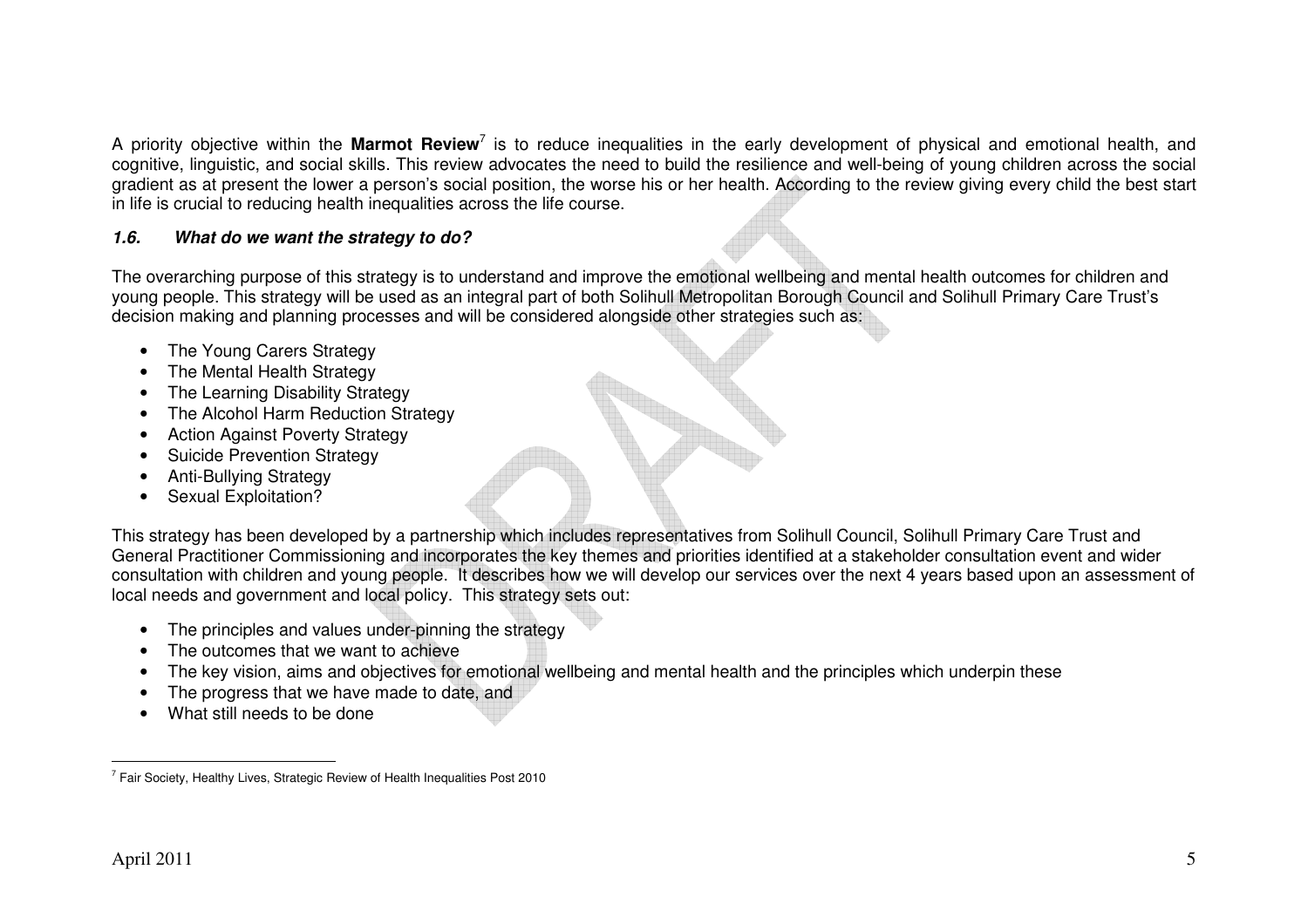#### **1.7. The scope of the Strategy**

This strategy considers:

- All children and young people pre-natal 25 years who have mental ill health or are identified as at risk of developing mental ill health (targeted support)
- All children and young people 0 19 years who need support to develop strong emotional wellbeing (universal support)
- And the families of those children and young people
- **1.8. What we want to achieve Our vision**

#### **Our mission:**

**'**'To promote and improve the mental health and emotional wellbeing of children and young people'

#### **Our vision:**

'Comprehensive children and young people's emotional wellbeing and mental health services that support the development of emotionally healthy children and young people when they need it, where they need it and how they need it.'

This requires a range of services that cover promotion, prevention, early intervention and treatment and are not limited to those services supporting children and young people but must include the support provided to parents and carers who play a crucial role in securing good emotional health and wellbeing for children and young people. These services need to cover all ages and be aligned to those key strategies that include actions to deal with the social determinants of poor mental health such as poverty, low educational attainment and housing as well as other broader social factors including pressures within family, school and society.

The diagram below illustrates how comprehensive children and young people's emotional wellbeing and mental health services can be broadly described: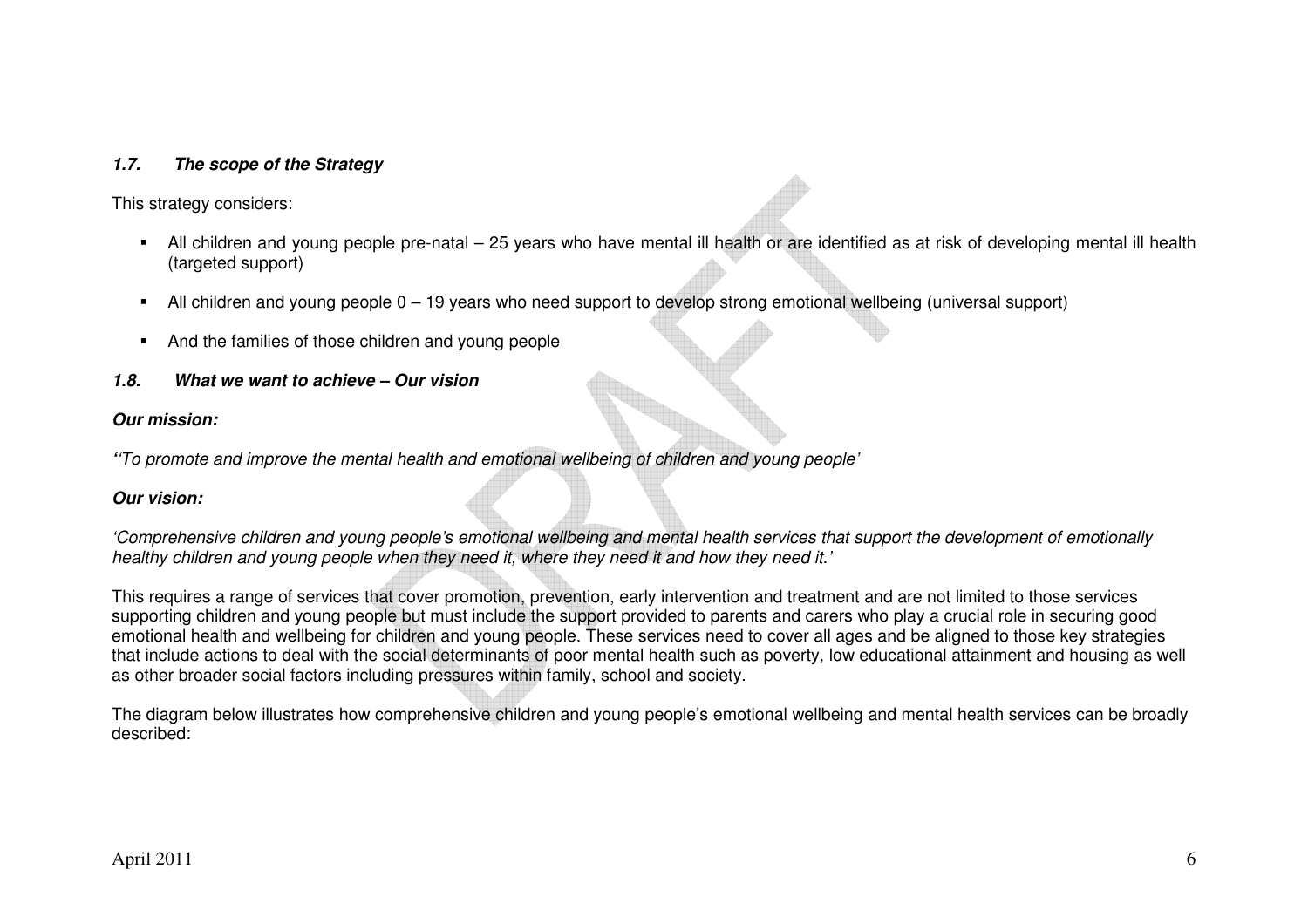

**3/ 4.** Services to support the mental health of children and young people with the most serious and ongoing concern (Specialist multi-disciplinary teams for more complex disorders) A small number of children and young people will require tertiary care (e.g. child and adolescent in-patient units, eating disorder units)

**2.** Services to support the mental health of children and young people continuing to cause concern (Specialist individual professionals relating closely to primary care e.g. child psychologists, family therapists, youth support services, psychological and emotional health service for looked after children, counselling services)

**1.** Services to support the mental health and emotional wellbeing of all children and young people (i.e. providers such as schools, GPs, parenting support, health visitors, schools and early year providers who deliver a range of support to children, young people and families but whose primary function is not mental health care)

**1.9. Our goal**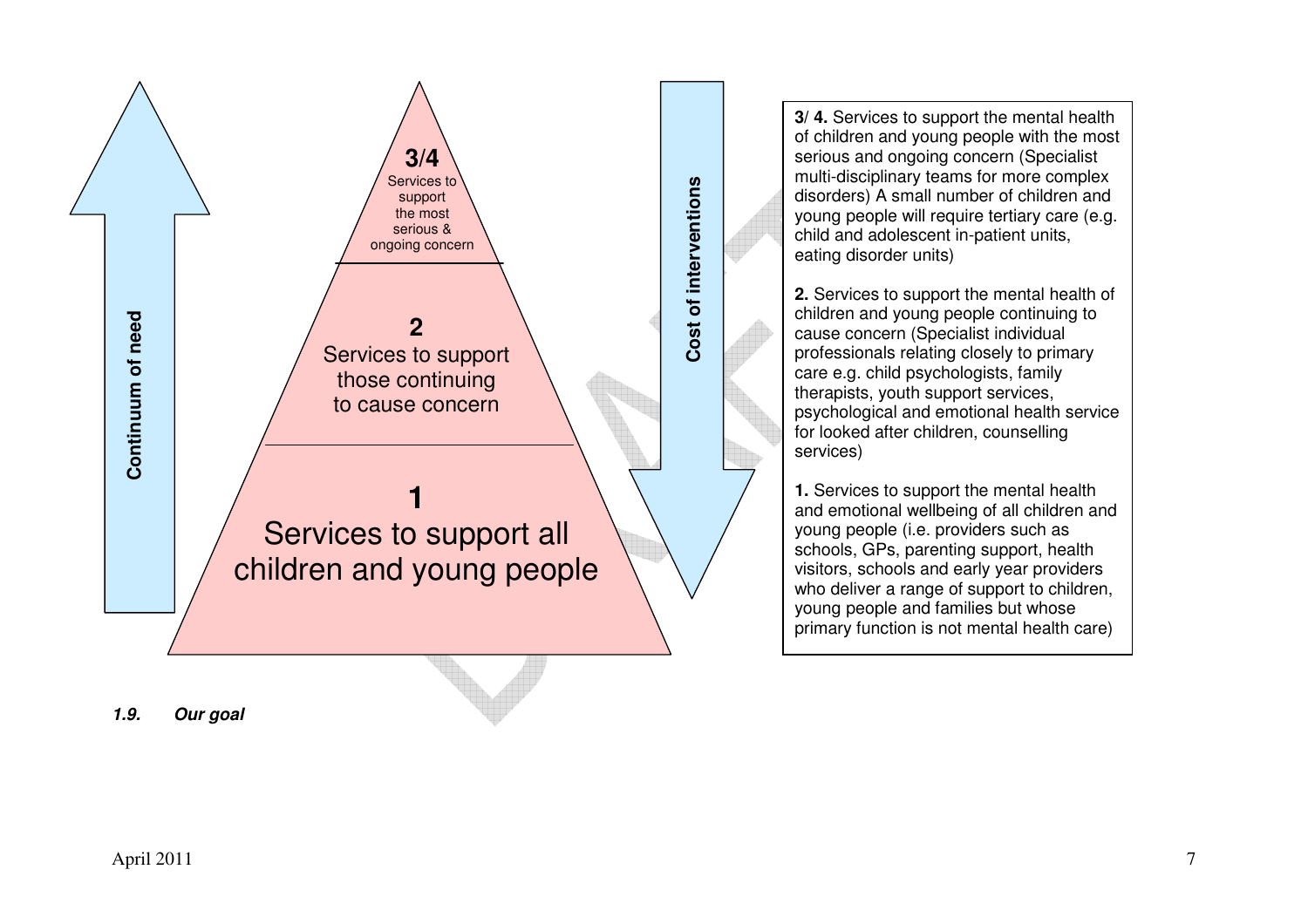Needs led services that will identify and assess children and young people who are showing early signs of anxiety or emotional distress, and provide early intervention and preventative services for children and young people aged 0-25 who are at risk of developing mental health difficulties, and specialist help for children and young people that need it.

The strategy aims to coordinate the **planning and commissioning** of services to ensure that the resources of all agencies are used in the most effective way possible to improve the emotional health and wellbeing of children and young people in Solihull.

The strategy will give a clear direction for the development of emotional wellbeing and mental health services and also seek to improve the skills of front line practitioners in supporting good emotional health and wellbeing. It will also aim to improve access to targeted and specialist Child and Adolescent Mental Health Services (CAMHS) for those children and young people who need it.

## **1.10. Our key objectives**

- Support children and young people when they need it, where they need it and how they need it
- Take a one stop shop approach to promote early access to services
- **Have a family approach**
- **Have coordinated and offer flexible services**
- Have clear pathways and streamlined referral processes particularly at times of transition between services
- Have an ethos of emotional wellbeing and mental health being 'everybody's business'
- **Recognise the importance of early intervention**
- **Support parents**
- **Deliver in partnership with parents and other agencies**
- Deliver equitable services
- Actively involve service users in the design and delivery of their services
- Work together to reduce stigma associated with mental ill health
- Deliver outcome focused interventions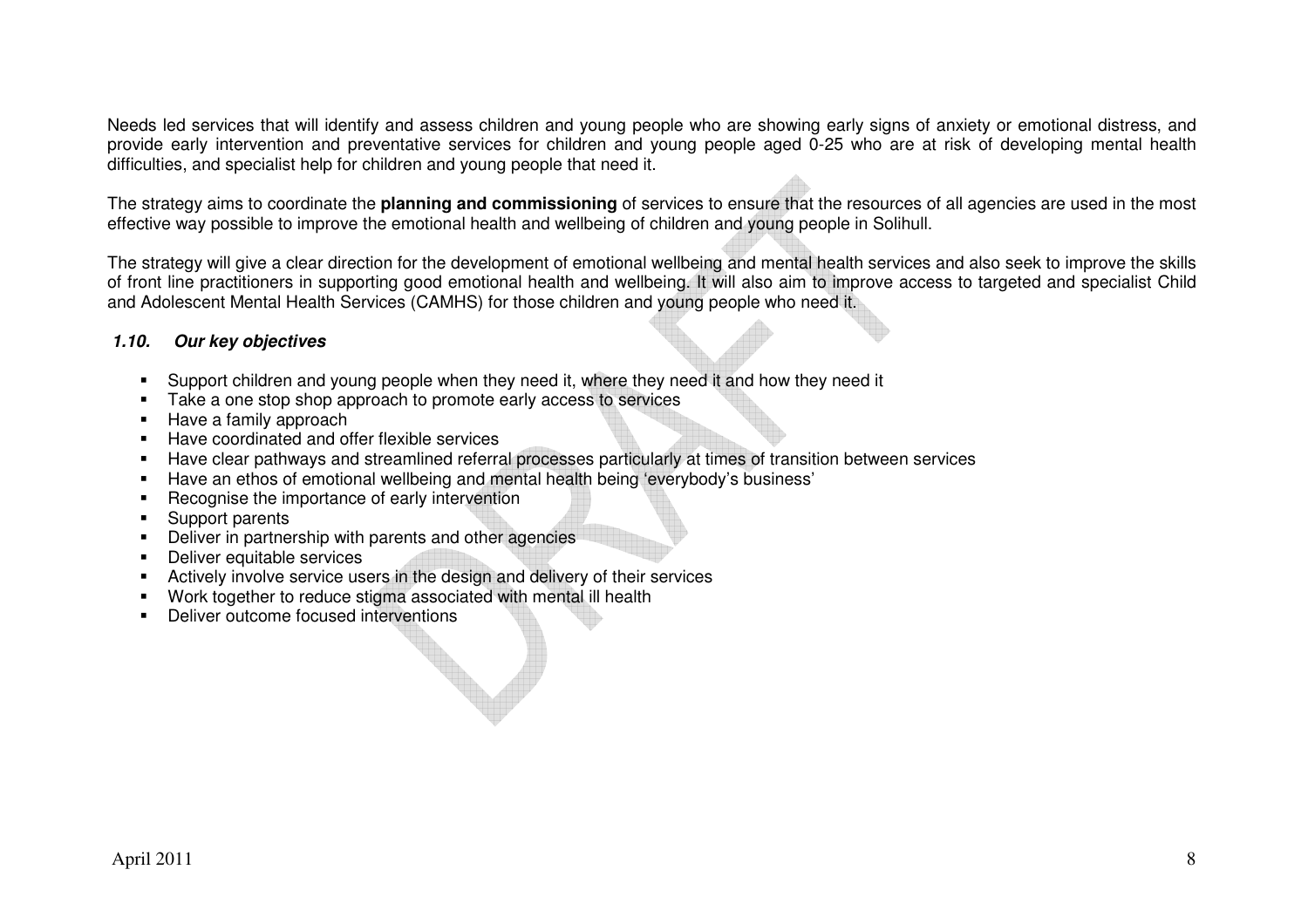# **Section 2: The Local Context**

#### **2.1. Solihull Council Priorities**

**Solihull Council** has 5 overarching priorities and in relation to children and young people the key priority is integrated children's services. Prioritisation work has been carried out and identified the following as one of the key strategic objectives:

1. To optimise children's health and wellbeing, from conception to adulthood, by targeting resources to tackle those factors associated with disadvantage and poorer outcomes.

In terms of the health and wellbeing aspect of this key strategic priority, this will be delivered by promoting the mental health and emotional wellbeing of children and young people by developing a common strategy.

#### **2.2 Solihull Primary Care Trust Strategic Plan**

**The Solihull Primary Care Trust Strategic Plan** 2009/ 10 – 2014 establishes 5 strategic initiative programmes of work that will lead towards the achievement of refreshed goals and priority health outcomes:

- Supporting people in crisis
- **Well-being and prevention**
- Long term conditions
- **Improving value for money from primary, community based and mental health services**
- **Improving value for money from acute care**

The emotional wellbeing and mental health agenda is **'everybody's business'** and a number of strategies and action plans are already in place across partner organisations that seek to promote and improve aspects of emotional wellbeing and mental health. This strategy compliments these and aims to provide a clear direction for the overall agenda.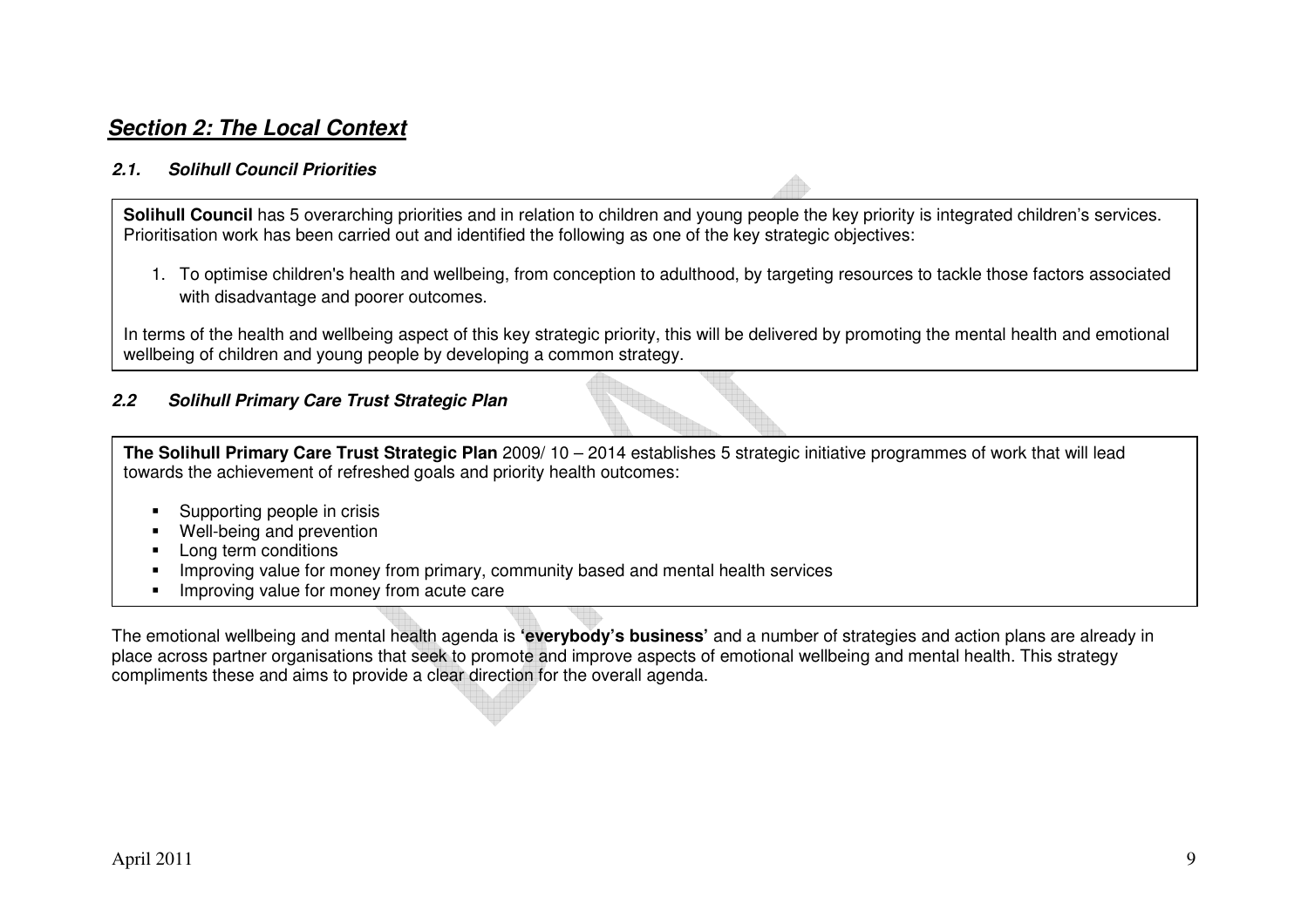## **2.3 Children and Young People's Emotional Wellbeing and Mental Health National Support Team Review**

#### **Mental Health National Support Team Review – February 2010**

An external review by the Children and Young People's Emotional Well-being and Mental Health National Support Team in February 2010 concluded that services in Solihull are providing well for the emotional and mental health of children and young people, but would benefit from more co-ordinated planning and commissioning. Some of the overall strengths highlighted included:

- Front line staff show strong commitment and a good understanding of children and young people's emotional wellbeing and mental health issues
- A strong commitment to partnership working
- Recruitment and retention is generally good for the whole workforce
- 'Core' CAMHS provide support and guidance to a wide range of professionals including school nurses, midwives, child and family support services, youth services and the schools community
- Early years services are strong, including support to the midwifery team and access to specialist services to under threes
- The transition of children between health visiting and school nursing services appears to be seamless
- There are two major parenting programmes attracting high demand one, the Solihull Approach focussing on understanding children's behaviour and the second, 'Mellow Parenting' which is a more intensive course. Both of these programmes have been nationally accredited.

In terms of challenges to provision for emotional wellbeing and mental health the NST highlighted:

- A need to transform and redesign services, to do better and more for less in the context of the overall financial environment
- in order to protect and sustain the good performance of these services in the current financial climate, it is important for these to operate within an agreed strategic and commissioning framework. This needs to be jointly owned by the Children's Trust and partners working to secure the emotional wellbeing and mental health of adults.
- We recommend that you develop an updated shared vision for addressing children and young people's EW & MH for Solihull that is owned by all partners at all levels
- The NST endorses the commitment to refresh the children and young people's emotional wellbeing and mental health strategy. We believe this is critical to guide future commissioning and investment in this area
- The NST recommend that Solihull Partnership's recently developed common commissioning framework is consistently applied, to ensure effective partnership commissioning is developed for EW & MH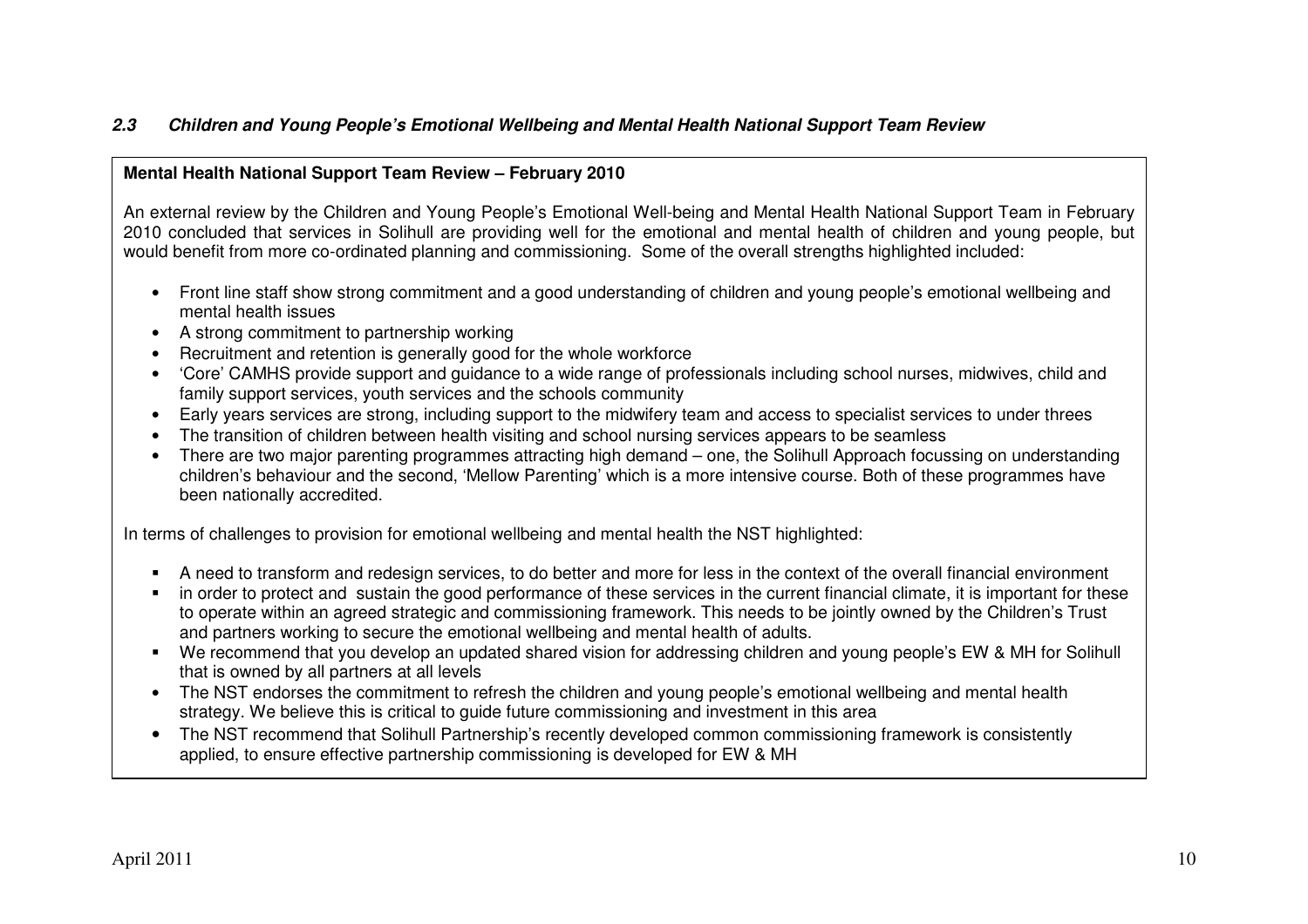#### **2.4 Local Needs Assessment**

#### **Needs assessment**

Locally, data is limited with regards to the extent of emotional wellbeing and mental health disorders among Solihull children and young people. The Needs Assessment (see Appendix A) attempts to bring together information from national data sources, national and local consultations, CAMHS mapping, Health Related Behaviour and Tell Us surveys which identified the issues below:

- The general emotional wellbeing and mental health of children and young people in Solihull is good. The majority of children say they are happy with their lives, but still comment on the need for more support for their emotional wellbeing.
- The Quality and Outcomes Framework data for depression shows that there are higher levels of more mental ill health in Chelmsley Wood, Fordbridge, Kingshurst and Smith's Wood than the rest of the borough.
- There are inequalities identified in the needs assessment, particularly focusing on children living in the regeneration area of north Solihull, boys, who are at greater risk of mental ill health, and particular groups of vulnerable young people, including looked after children, young offenders
- The HRBQ 2010 highlights a notable gap between boys and girls taking part in physical activity for at least 1 hour 5 or more days a week with a large drop off in terms of engagement in physical activity after Year 6 onwards and a widening gap between girls and boys, with girls participating significantly less than boys.
- The results of the 2010 HRBQ show that 16.5% of girls are not satisfied with life which has increased from 12% in the previous survey, the figure for boys on the other hand has remained relatively unchanged (10.1% to 10.5%). Those who are not satisfied with life are 5.64 times as likely to be affected by Class A drugs and 8.26 times as likely to be affected by volatile substances as those who are satisfied.
- The Solihull Care Trust Draft Mental Health Strategy 2010 notes that current services do not adequately meet the needs of young people aged between 14 and 25, with poor access and retention in services for this sector of our population despite evidence highlighting the high numbers of mental health presentations within this age group.

# **2.5 What do emotional wellbeing and mental health services for young people currently look like?**

An external review by the Children and Young Peoples Emotional Well-being and Mental Health National Support Team in February 2010 concluded that services in Solihull are providing well for the emotional well-being and mental health of children and young people. There are a good range of services available to support children and young people but many agencies at the stakeholder event reported that they didn't feel that they had a good knowledge of all that was available and it often felt more luck than planning to find and access some them. Many agencies at the stakeholder event asked if a directory of services could be produced to assist organisations build their knowledge of available services and support.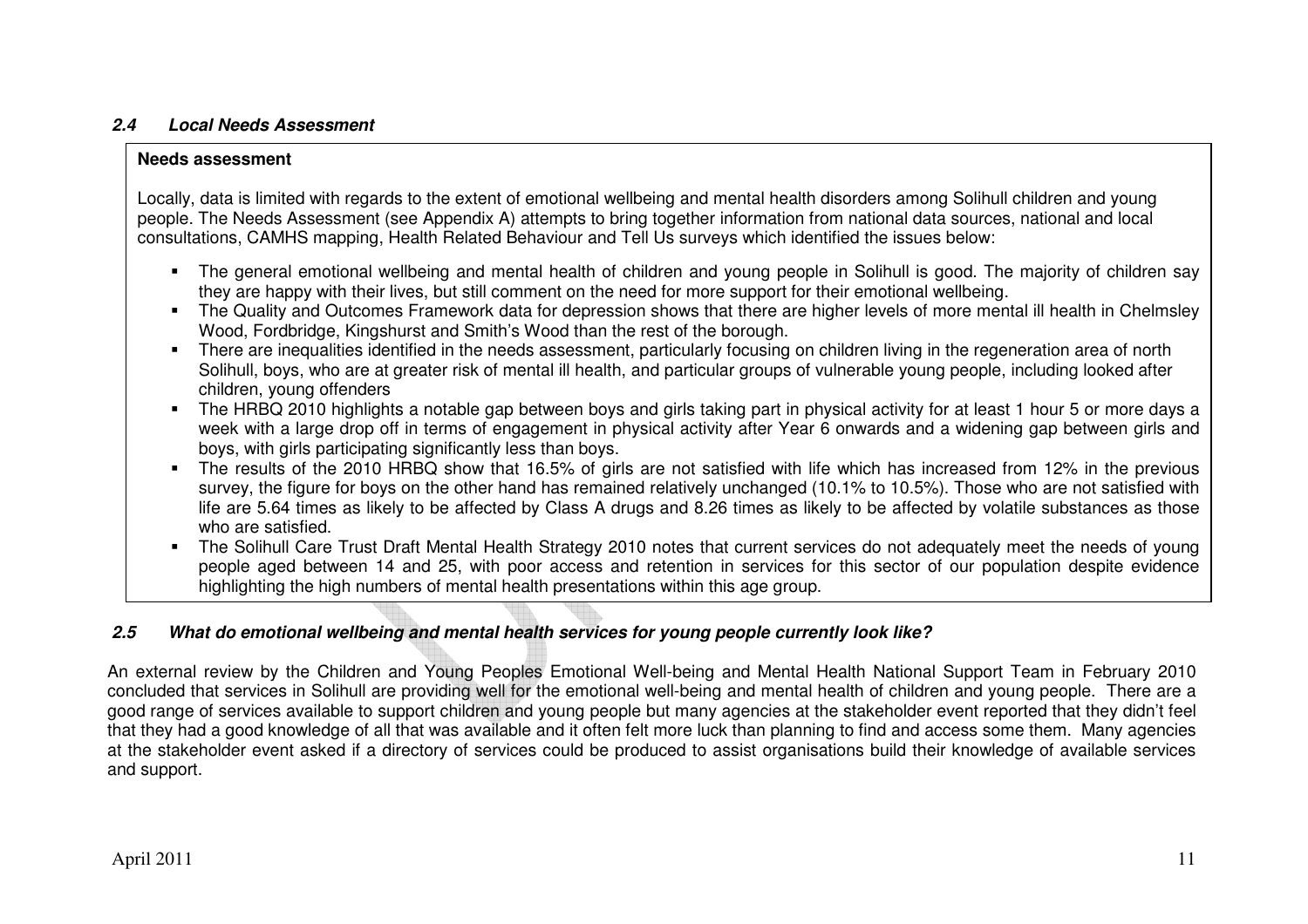#### **Local Provision**

There are a wide range of agencies delivering support for children's emotional well being and mental health, across the spectrum of need. For example:-

Since 2007 there was a duty on schools to promote the well-being of its pupils on a universal level and this is currently addressed through the Healthy Schools and Social and Emotional Aspects of Learning (S.E.A.L.) programmes. Schools should provide a supportive and secure environment and an ethos which avoids stigma and discrimination in relation to emotional difficulties.

Youth services are also a key universal service supporting young people's emotional health and well being, with targeted support for the most vulnerable young people.

Child and Adolescent Mental Health Services (CAMHS) currently offer early intervention and prevention services to support universal services to increase the focus on children's mental health. This is done through the provision of good quality parenting programmes, work with midwives on antenatal support, workforce development through Solihull Approach training to support parent/ child relationships, and individual consultations with Health Visitors, School Nurses and Child and Family Support Workers in Schools.

The voluntary sector has an important role to play, and the Targeted Mental Health in Schools (TaMHS) Project engaged a range of services which promote emotional well-being for those children and young people who have been identified as having additional emotional health needs. There have already been in place a number of interventions, including counselling for young victims of crime and services for children experiencing loss or bereavement.

There are a number of other targeted and specialist services involved in supporting children, young people and families including services offered through Education Welfare, Specialist Inclusion Support Services, Educational Psychology, YISP, The Youth Offending Services and Connexions.

CAMHS also provides targeted support to children and families, for example through the Eating Disorder Service, and the Self Harm Service, as well as, for those children requiring specialist clinical intervention, the Intensive Community Outreach Team (ICOS) which aims to prevent or reduce hospital admissions for severe mental health difficulties.

A mapping exercise of current provision has been undertaken and can be found at Appendix B.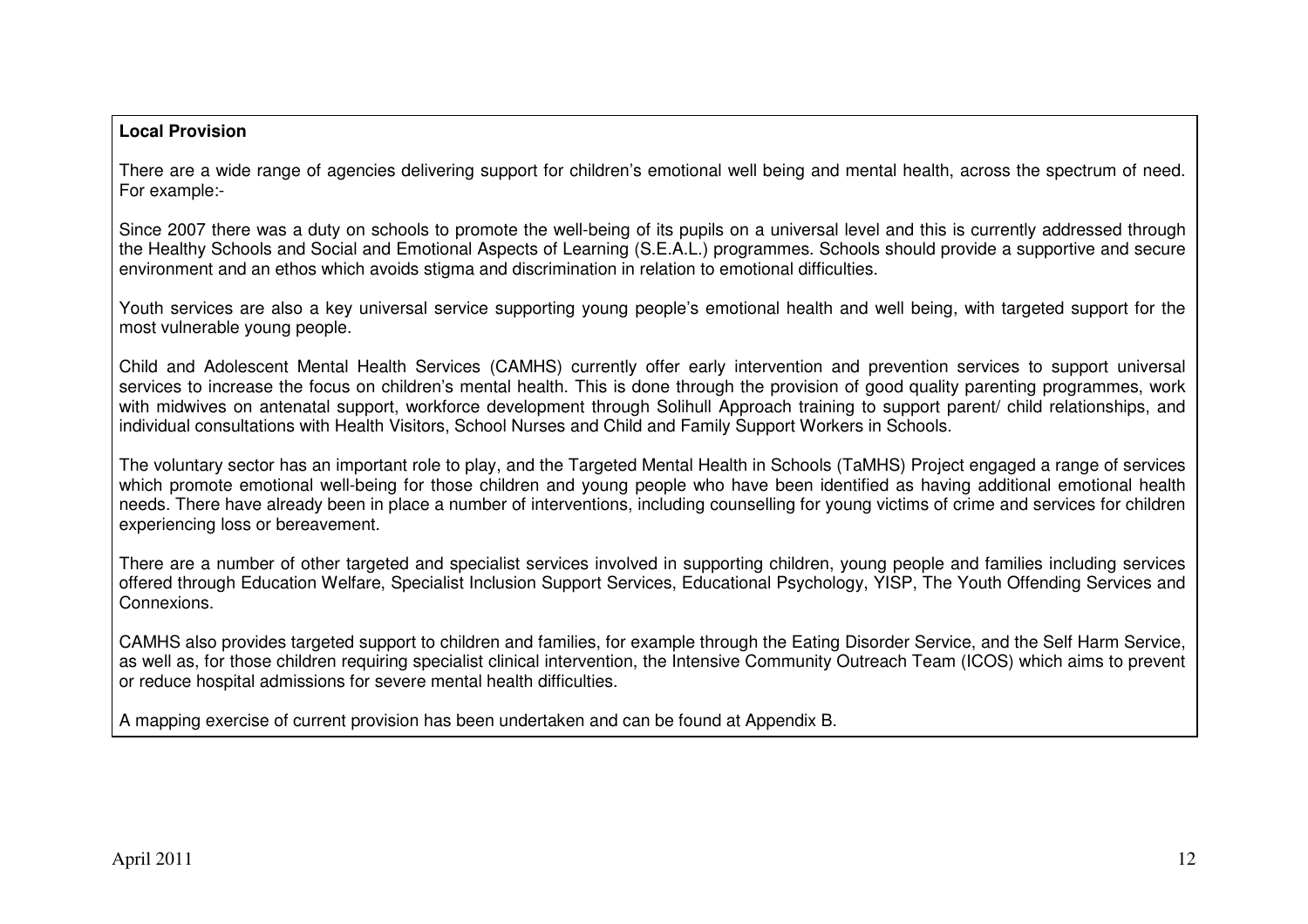#### **2.6 Key messages from stakeholder involvement**

Families, communities and universal services for children should be supported to recognise when a child seems to be 'unhappy' and be enabled to respond within the spectrum of 'normal' supportive activity as this is not just the task of 'a range of services

There needs to be support provided to parents and carers who play a crucial role in securing good emotional health and wellbeing for children and young people.

There is still a gap from those services that currently deliver universal support to those that deliver health diagnosis/ therapy work. There needs to be something in between e.g. Counselling services

The support that is available within the community and through social networks such as friendships and families needs to be recognised. There is more that we can do to support and encourage these networks and there is a lot of benefit that can be gained from them - they are invaluable sources of support for people, particularly in terms of prevention.

Children and young people need to more actively involved in the development and review of services

Consideration needs to be given to young people living outside of Solihull (Looked after children and young people)

We need to ensure anxiety is included as a mental health issue to ensure early intervention Lessons need to be learnt from Child Death Overview Panel in regard of suicides by young people

We must not forgot about young people who have experienced trauma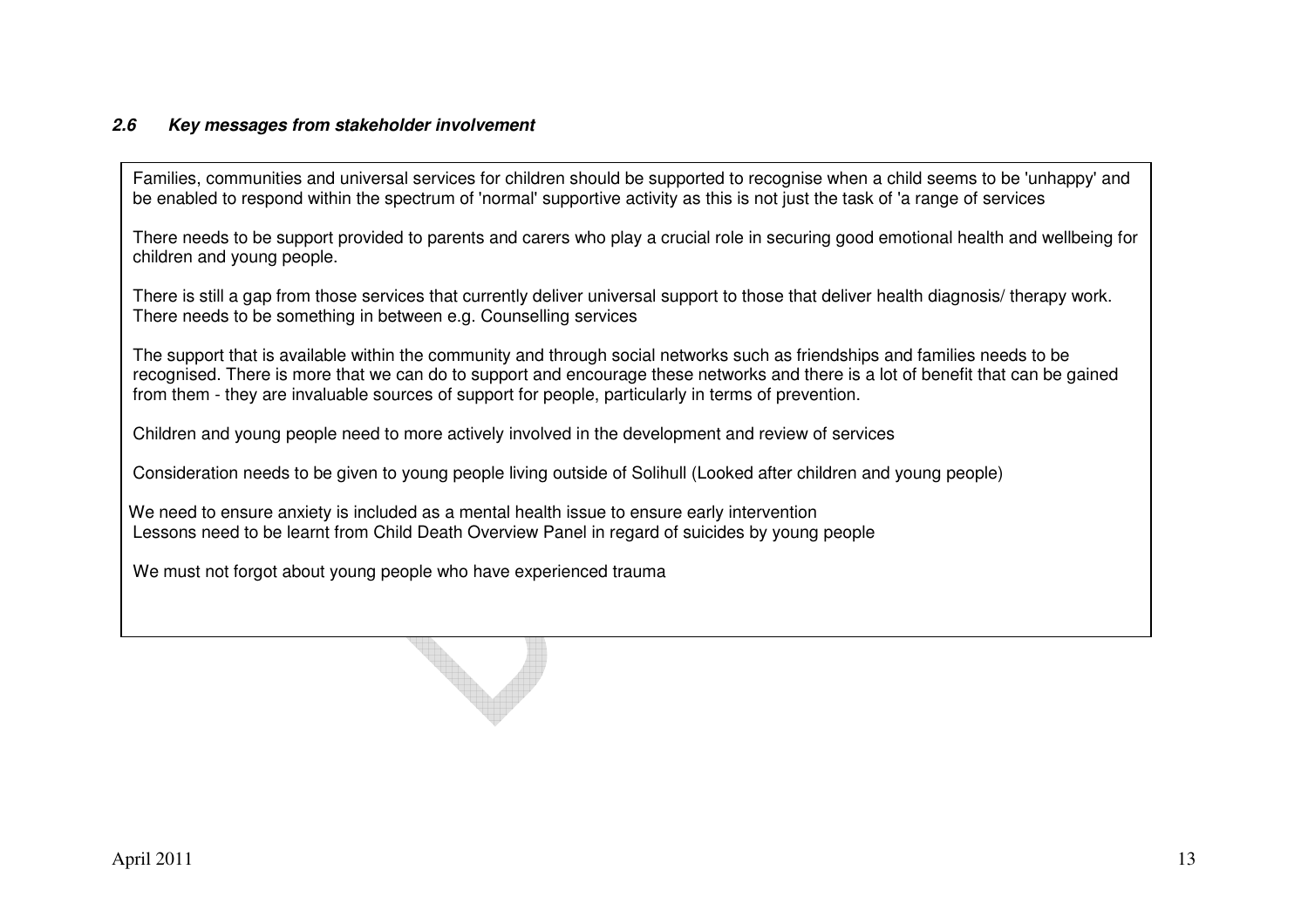# **Section 3: Our Strategic Commissioning Priorities and Objectives**

## **3.1 Our priorities and objectives moving forward**

There are a number of general conclusions and recommendations that can be made as a result of the information provided within the Needs Assessment including:

- As 1:10 young people experience emotional or behavioural problems, this suggests there needs to be an increased focus on early intervention, particularly in universal services, with implications for the workforce in terms of awareness confidence and expertise in identifying and supporting children and young people at risk.
- A more detailed gap analysis may be required, to identify whether we have sufficient evidence based programmes in place for those who are identified as having a need for support before their condition becomes serious, both to improve outcomes and reduce long term costs to society arising from mental illness continuing into adulthood.
- Children and young people in Solihull are generally emotionally healthy, but there are inequalities identified in the needs assessment, particularly focusing on children living in the regeneration area of north Solihull, boys, who are at greater risk of mental ill health, and particular groups of vulnerable young people, including looked after children, disabled children and young people and young offenders. (See Fair Treatment Assessment Appendix C)
- There needs to be an increased focus on how we meet needs of young people 14-25, particularly around transition to adult services. Disabled children and young people 16-24 appear to be most at risk.
- The crucial role of parents and carers in supporting the mental health of children and young people is highlighted in all research, suggesting that a focus needs to remain on supporting parenting from conception onwards, concentrating on those most at risk.
- There is insufficient local intelligence about the mental health needs of Lesbian, Gay Bisexual and Transgender young people.
- Access to services when needed has been prioritised by parents and young people, which suggests action is required to identify clear pathways to access specialist support from the most appropriate source, and joint commissioning to ensure a mix of provision across the levels of need.
- • Both parents and young people have identified stigma as an issue, which suggests there needs to be more action to address barriers to access support before hitting "rock bottom" and a more "positive press" for mental health.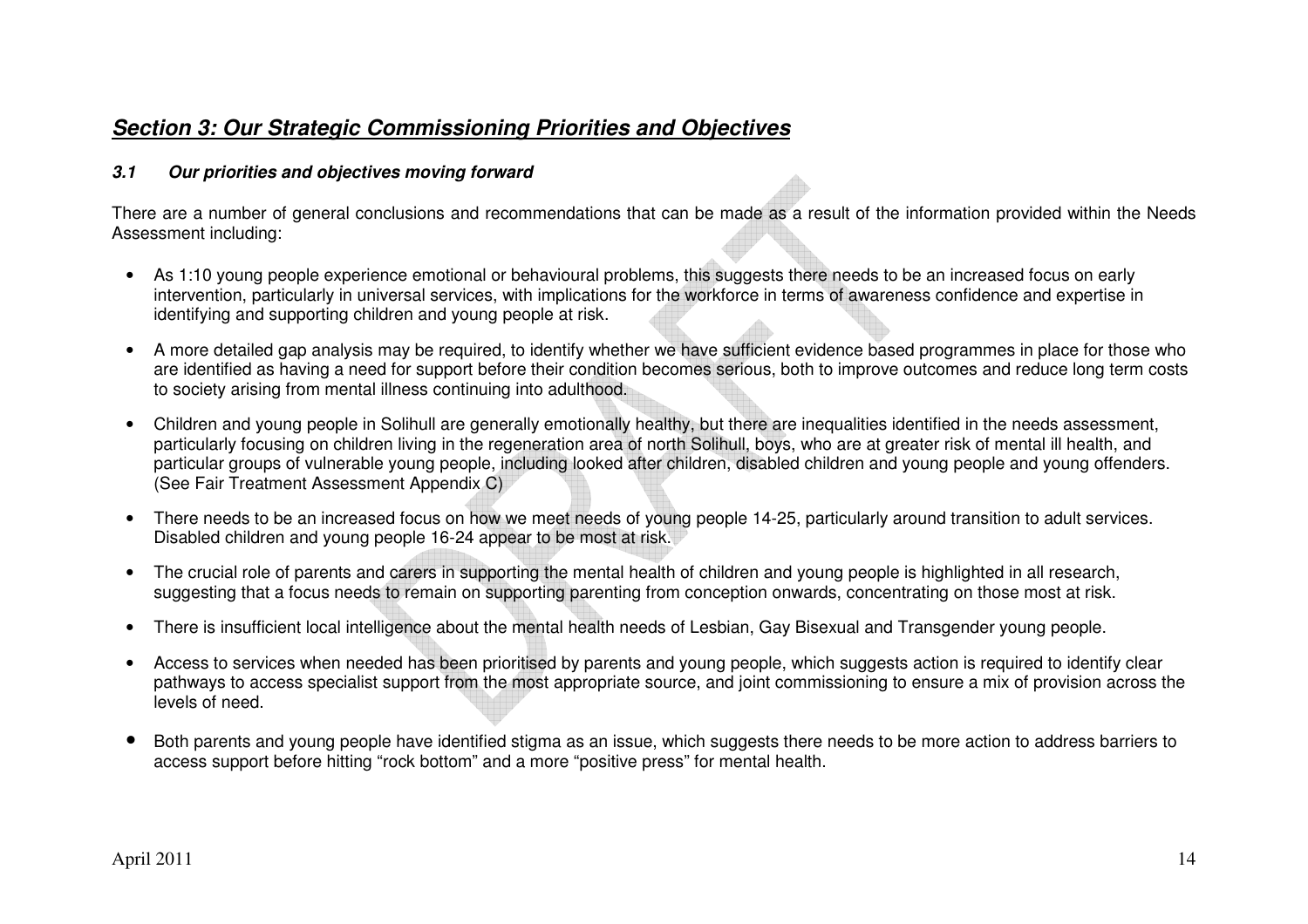- To ensure children and young people are safeguarded the Strategy will need to support the priorities identified through the Local Safeguarding Children's Board specifically around suicide prevention and sexual exploitation
- $\bullet$  As highlighted through the stakeholder engagement, the gap that exists between those services that currently deliver universal support and those that deliver health diagnosis/ therapy work needs to be addressed
- The stakeholder engagement also highlighted the crucial role that parents and carers play in supporting their children and young people's emotional wellbeing and the need to ensure that parents and carers feel able to support their children and young people via training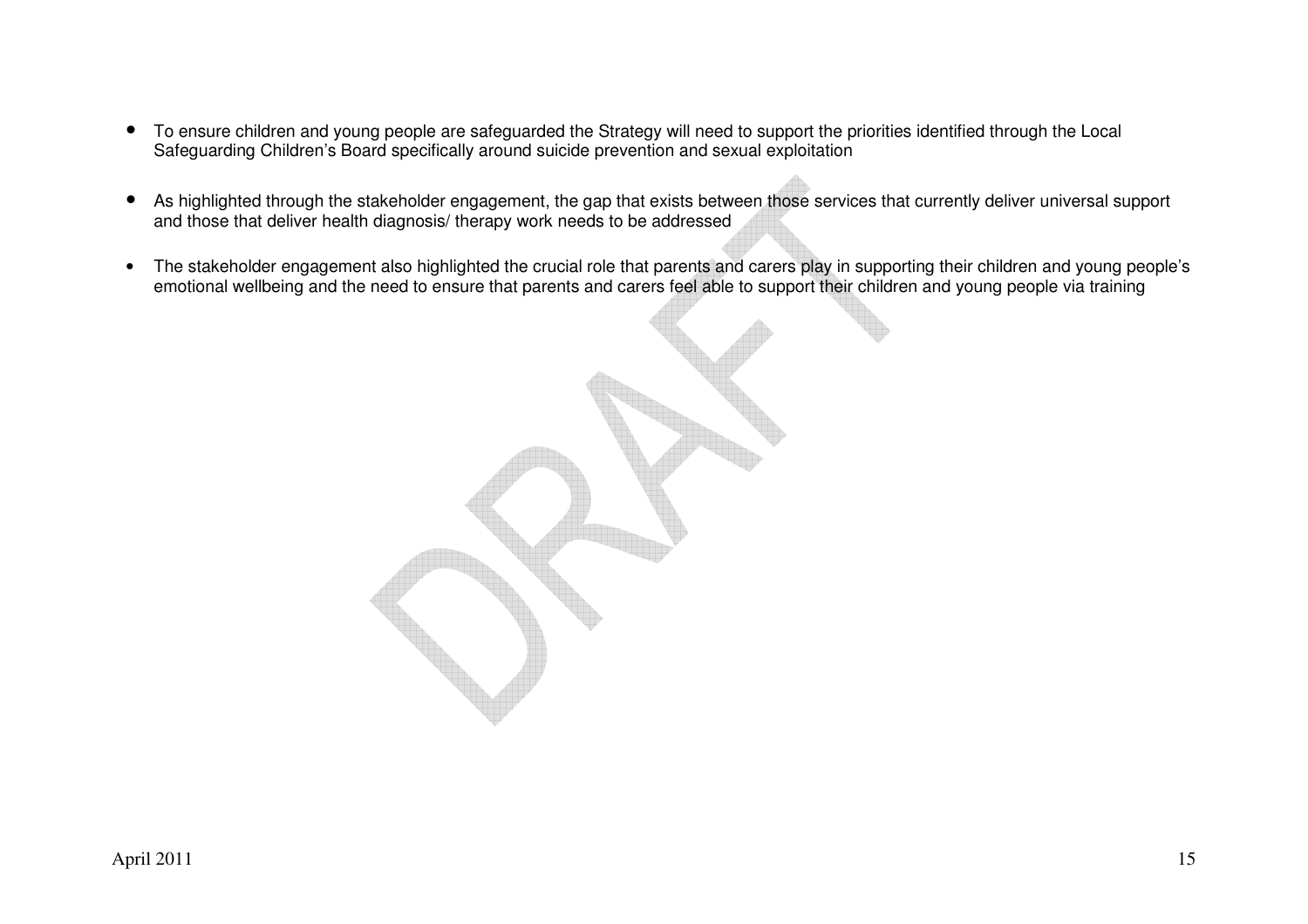#### **3.2. Our Strategy Overview**

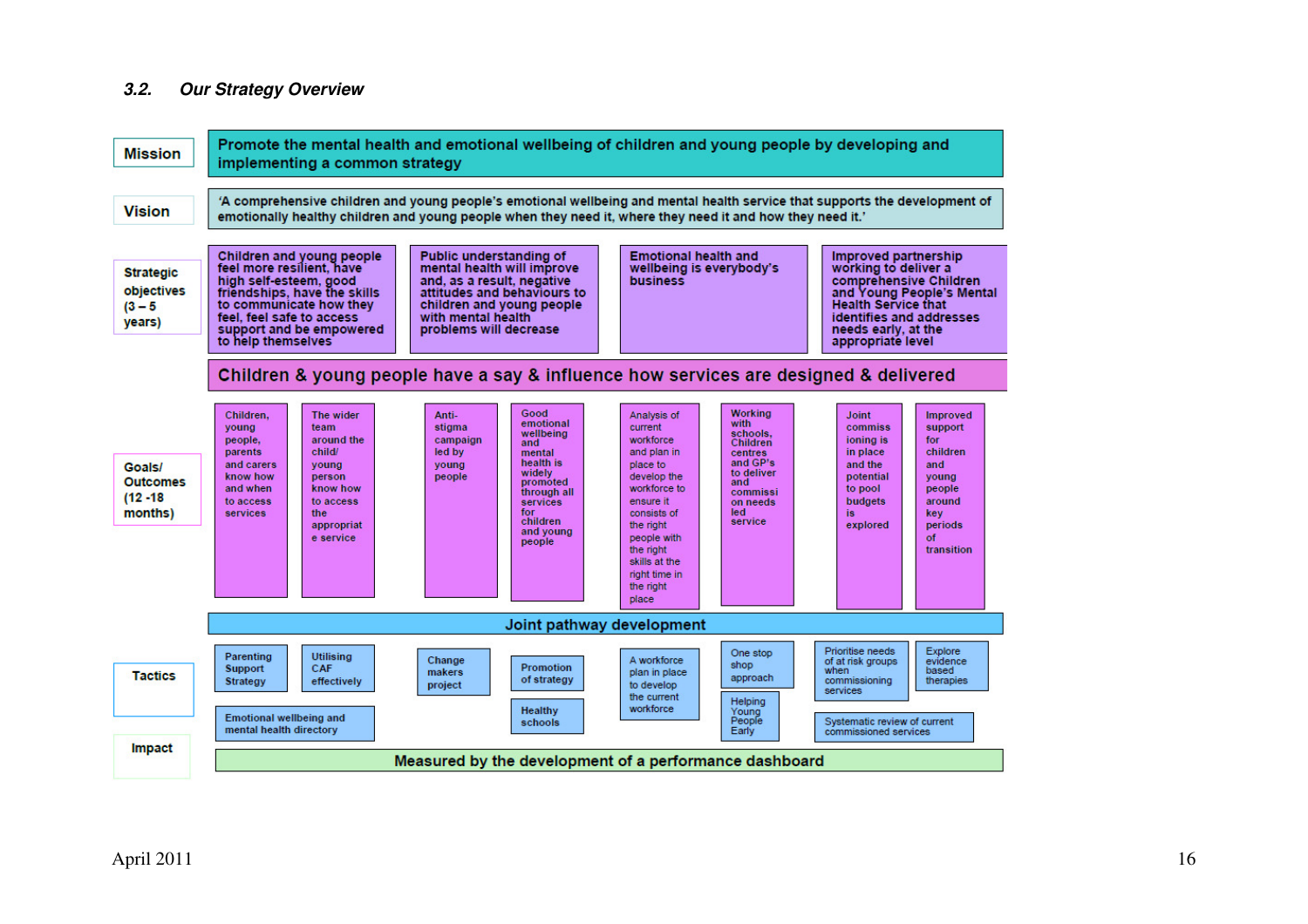#### **3.3 Measures of Success**

One action that has resulted from the development of this strategy is to agree with partners that we need a performance dashboard utilising existing information and feedback from consultation as outlined below.

Children and young people feel more resilient, have high self esteem, good friendships, have the skills to communicate how they feel, feel safe to access support and are empowered to help themselves (Examples of measures include Health Related Behaviour Questionnaire (HRBQ), Strengths and Difficulties Questionnaire and other qualitative measures of specific services)

Parents and carers feel better able to support their children (Measured by Ask Parents Questionnaire and other qualitative measures of specific services)

Mental health and wellbeing needs are identified and addressed early, at the appropriate level, supported by clear pathways (Measured by referrals to Children and Adolescent Mental Health Services (CAMHS) and HRBQ)

Improved partnership working to deliver a comprehensive Children and Young People's Mental Health Service (Measured by a baseline audit to see if children and young people report a more joined up pattern of provision)

A comprehensive Children and Young People's Mental Health Service delivered by a confident and competent workforce (Measured by a baseline audit and follow-up questionnaire)

Needs of at risk groups prioritised when commissioning services (Measured by outcomes monitoring of SLA's and contracts)

Robust impact measures for commissioned services demonstrate outcomes for individuals and groups (Measured by outcomes monitoring of Service Level Agreement's (SLA) and contracts)

Feedback from stakeholders regarding their experiences of services (Via Stakeholder and Engagement Event)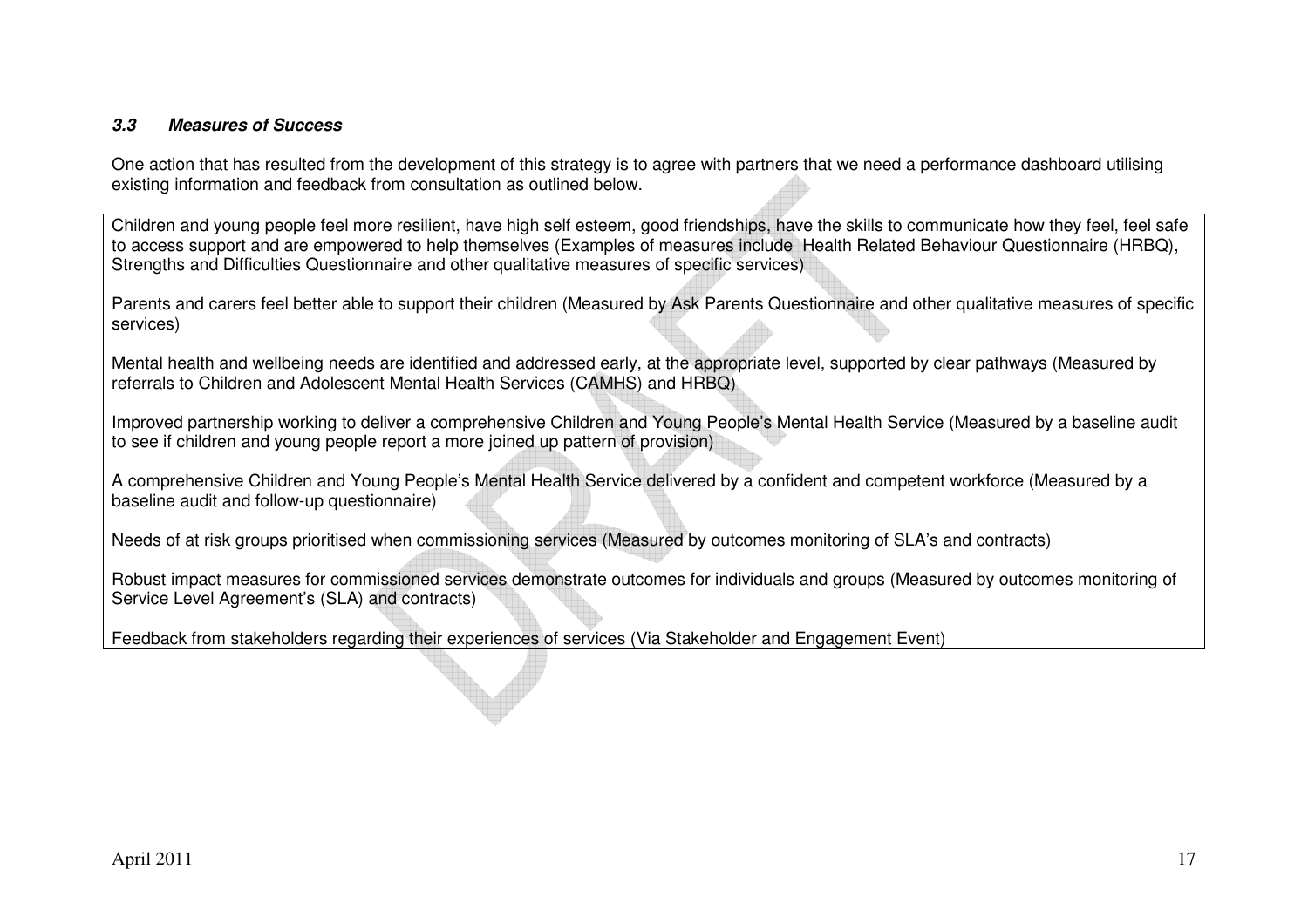## **4.1 Local Consultation**

## **Local Consultation**

Consultation events were held in January 2011 with key stakeholders including practitioners, commissioners, parents and young people. The purpose of these events were to ask stakeholders what is working well in Solihull and what needs improvement with regards to emotional wellbeing and mental health services. At a half day event, young people presented their feedback around their experience of services and their ideas of a good service which included: flexible services, regular contact, confidentiality, professionals working together, access to services when needed and positive press for mental health.

All stakeholders then participated in a 'World Café' style session where they considered a number of key questions. The key themes that arose were:

- 1. The accessibility of services and pathways into services
- 2. Taking a family approach to issues using existing processes and systems such as CAF
- 3. Mental health is everybody's business and the Strategy should be something everyone signs up to
- 4. Early intervention is essential
- 5. Parenting programmes and courses were seen as a key support mechanism
- 6. The need for a one stop shop in a non-health setting where young people can access the support they need
- 7. Promotion around mental health to challenge the stigma attached
- 8. Young people are vulnerable at key transitions between school and services
- 9. Services need to be needs led
- 10. Partnership working is essential recognising that this includes parents
- 11. A common language is needed so we understand each other
- 12. Equitable access to services throughout the Borough
- 13. 'At risk' young people being prioritised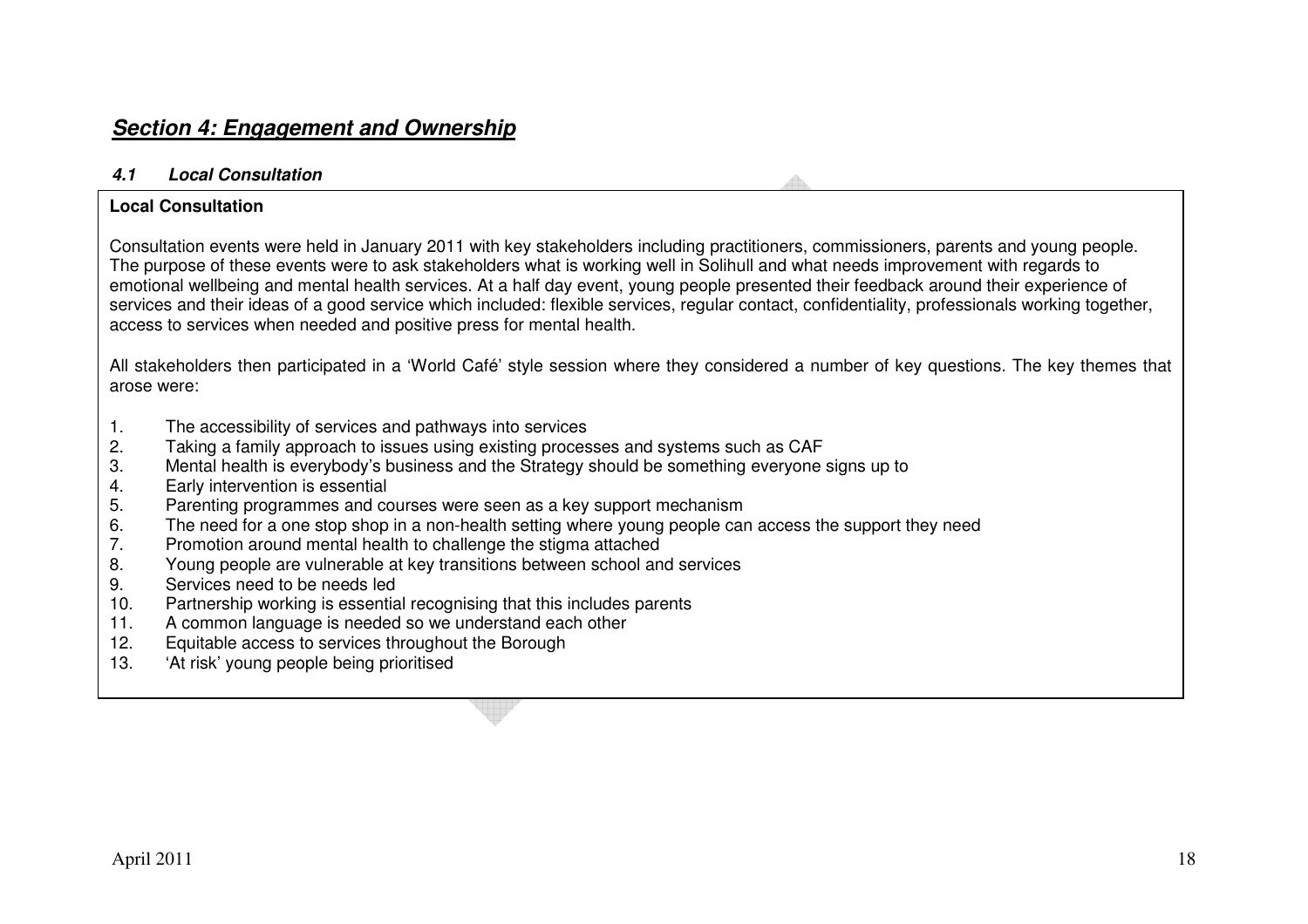#### **4.2 Ongoing Involvement**

Ongoing consultation has also been carried out with young people who are part of a CAMHS Group in both the North and South of the Borough while developing this Strategy. At these groups there appears to be a stark contrast between the needs and support required of those in the North and South of the Borough. Young people in the North felt that they would have to 'hit rock bottom' before they would talk to a professional and even then it would only be through force not because they chose to do so. They also seemed to only talk about extreme feelings, going from being happy to being suicidal. On the other hand, young people in the South seemed much more aware of their own issues and where they could go to access services. They also did not seem averse to accessing support in the same way as young people in the North seemed to be.

This contrast needs to be explored more fully in order to understand the factors and barriers associated with accessing the right support at the right time, and the continued involvement of children and young people in the design and evaluation of services is a key priority for this strategy.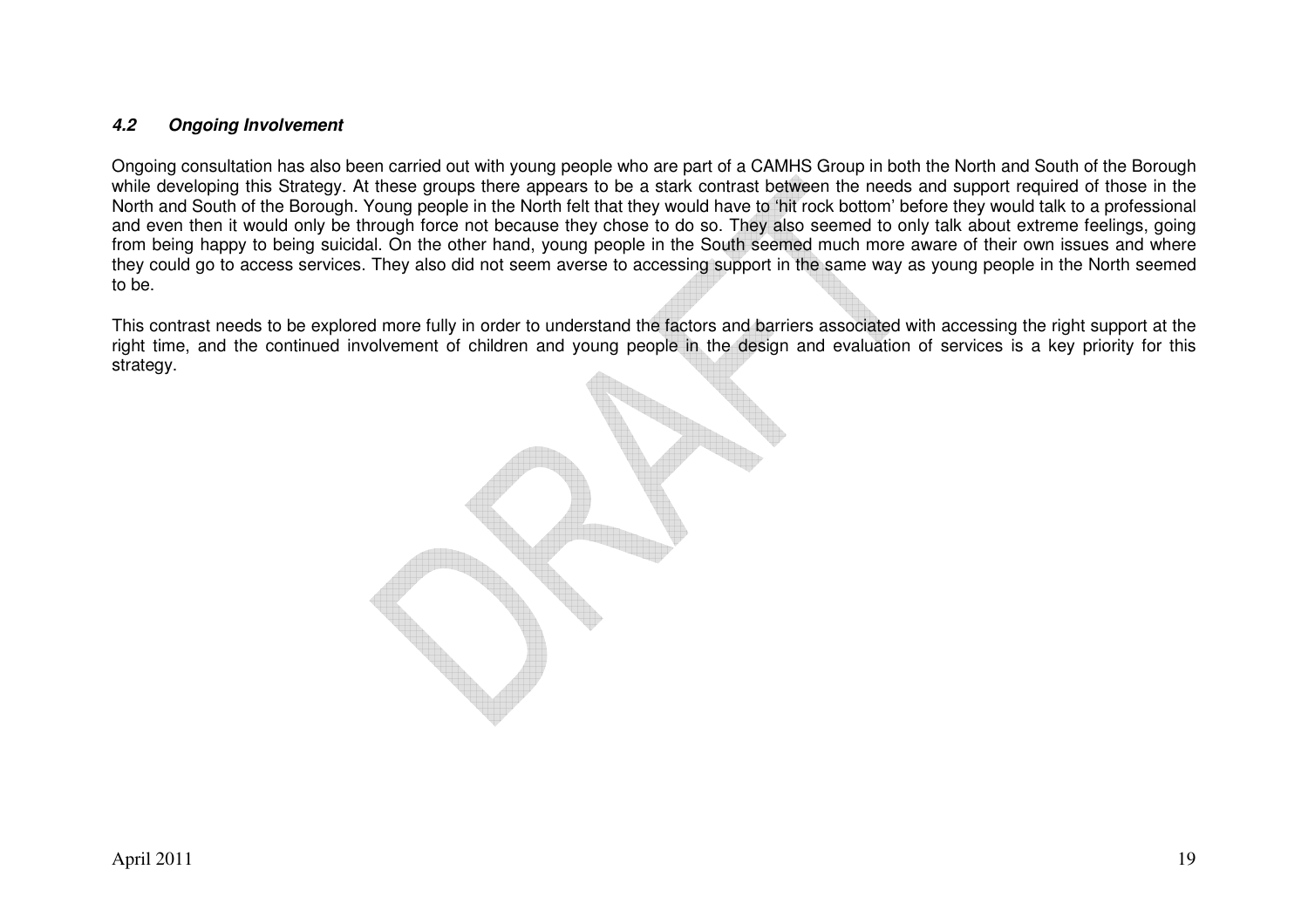# **Section 5: Financial Overview**

# **5.1. National context**

| Costs of different mental disorders across the life course                                                                                                                                                                                                                                                                                                                                                                                                                                                                                                                                                                                                                                                                                                                                                                                                                                                                                                                                                                                                                                                                                                                                                                                                                                                                                                                                                                                                                                                                                                                                                                                                                                                                                                                                                                     |
|--------------------------------------------------------------------------------------------------------------------------------------------------------------------------------------------------------------------------------------------------------------------------------------------------------------------------------------------------------------------------------------------------------------------------------------------------------------------------------------------------------------------------------------------------------------------------------------------------------------------------------------------------------------------------------------------------------------------------------------------------------------------------------------------------------------------------------------------------------------------------------------------------------------------------------------------------------------------------------------------------------------------------------------------------------------------------------------------------------------------------------------------------------------------------------------------------------------------------------------------------------------------------------------------------------------------------------------------------------------------------------------------------------------------------------------------------------------------------------------------------------------------------------------------------------------------------------------------------------------------------------------------------------------------------------------------------------------------------------------------------------------------------------------------------------------------------------|
| - Mental illness during childhood and adolescence results in UK costs of £11,030 to £59,130 annually per child.<br>- Conduct disorder: Lifetime costs of a one year cohort of children with conduct disorder (6% of the child population) has been<br>estimated at £5.2 billionss. Cost of crime attributable to adults who had conduct problems in childhood is estimated at £60 billion a<br>year in England and Wales, of which £22.5 billion a year is attributable to conduct disorder and £37.5 billion a year to sub-threshold<br>conduct disorder.<br>- Depression: Total annual costs of depression in England in 2007 were £7.5 billion, of which health service costs comprised £1.7<br>billion and lost earnings £5.8 billion.87 However, this does not include informal care or other public service costs. It has been<br>estimated that lower productivity accounts for a further £1.7–£2.8 billion and human costs for another £9.9–£12.4 billion, bringing the<br>total annual cost of depression to £20.2-23.8 billion a year.<br>- Anxiety: Health service costs of anxiety disorders in 2007 were £1.2 billion. The addition of lost employment brings the total costs<br>to £8.9 billion.<br>- Medically Unexplained Symptoms: Annual NHS cost of MUS in England amount to £3.1 billion (2008/9) with a further £5.2 billion<br>in lost productivity and £9.3 billion reduced quality of life.<br>- Schizophrenia: Total costs of schizophrenia were approximately £6.7 billion per year in England in 2004-05. Cost of treatment and<br>care was £2 billion, annual costs of welfare benefits were £570 million and the cost to families of informal care and private<br>expenditure amounted to £615 million. Costs of lost productivity due to unemployment, absence from work and premature mortality |
| were £3.4 billion.<br>- Dementia: Total annual UK costs of dementia are £17 billion. Accommodation accounted for 41% of the total, health services eight<br>per cent, social care services 15% and estimated costs for informal care support and lost employment 36%. Numbers with dementia<br>in England are predicted to rise from 680,000 in 2007 to 1.01 million people by 2051. Long-term care for older people with cognitive<br>impairment in England could rise from £5.4 billion to £16.7 billion between 2002 and 2031.<br>- Smoking: Annual direct cost of smoking to the NHS is £5.2 billion <sub>96</sub> with smoking responsible for 462,900 hospital admissions in<br>2008/9.97 Almost half of total tobacco consumption is by those with mental disorder.<br>- Inequality: Annual cost of inequality in England has been estimated as £56-68 billion.                                                                                                                                                                                                                                                                                                                                                                                                                                                                                                                                                                                                                                                                                                                                                                                                                                                                                                                                                         |

 $\sqrt{2}$ 

\*Source: No health without mental health: A cross-Government mental health outcomes strategy for people of all ages (Supporting document – The economic case for improving efficiency and quality in mental health)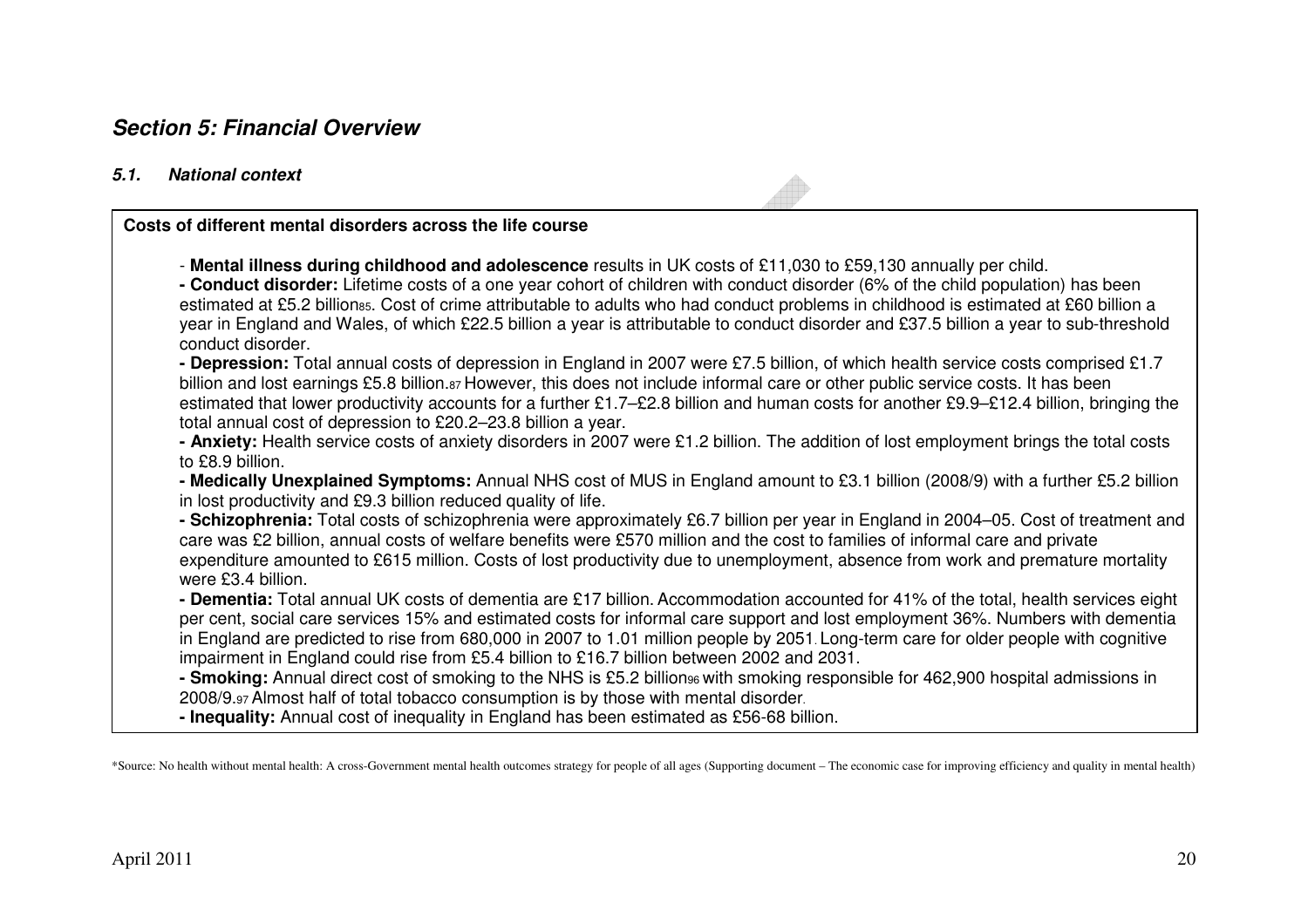#### **5.2 Local Context**

At the time of writing this strategy, funding for services, including the spectrum of services across emotional health and well being have either been reduced or have stayed the same because of the reduction in public spending announced in the Comprehensive Spending Review in 2010. While in recent years the local authority has had specific grants to support emotional health and well being, for example Targeted Mental Health in Schools grant, the Parenting Grant, and The Family Intervention Grant, these grants are now at an end, and there are currently significant pressures on budgets across all services. Below is an attempt to map current spending but resource may need to shift to address priorities.

In the financial year 2010/11 Solihull PCT is commissioning CAMHS from Heart of England Foundation Trust (HEFT), with just over £1,000,000 funding for core CAMHS delivered in the main through Northbrook and Chelmsley Wood Primary Care Centre, £266,000 funding for psychotherapy and psychology for children under 5, and £200,000 to fund the intensive outreach service (ICOS), which aims to prevent or reduce hospital admissions.

These targeted services funded through core CAMHS aim to provide assessment and treatment for children and their families where the child is presenting with a mental health difficulty, and also covers the Eating Disorder Service, the Self Harm Service, and Solihull Approach training for social workers working with foster carers and adoptive parents.

The local authority commissions some specialist services for looked after children from HEFT; the LAATCH service, to promote the mental health of looked after and adopted children at a cost of approximately £157,000 a year from its CAMHS Grant and from core budget, and a specialist treatment foster care service (CHESS) to prevent children with very complex needs from going into residential placement at a cost of approximately £940,000 per year. These services are being reviewed in 2011/12.

There is also investment in comprehensive CAMHS services through the local authority's CAMHS grant and through the Extended Services grant, which has been used over recent years to support early intervention and prevention services by promoting and supporting mental health and psychological wellbeing through; support and advice to front line practitioners such as health visitors and school nurses; parenting programmes such as Understanding Your Child's Behaviour and Mellow Parenting; training in the Solihull Approach; mentoring of Child and Family Support Workers. The investment in 2010/11 was approximately £250,000. These services are being reviewed in 2011/ 12.

There are other services in the local authority which support emotional health and wellbeing, including services provided in Education Psychology Service, the Emotional, Social, Behavioural Difficulties Team in SISS, and resources through Social and Emotional Aspects of Learning and the Personal Social Development Team in Learning and Achievement Division which primarily support emotional wellbeing and mental health in schools.

There are also resources in the local voluntary and community sector focussed on emotional wellbeing and mental health which contribute to the overall provision of services to meet specific local needs.